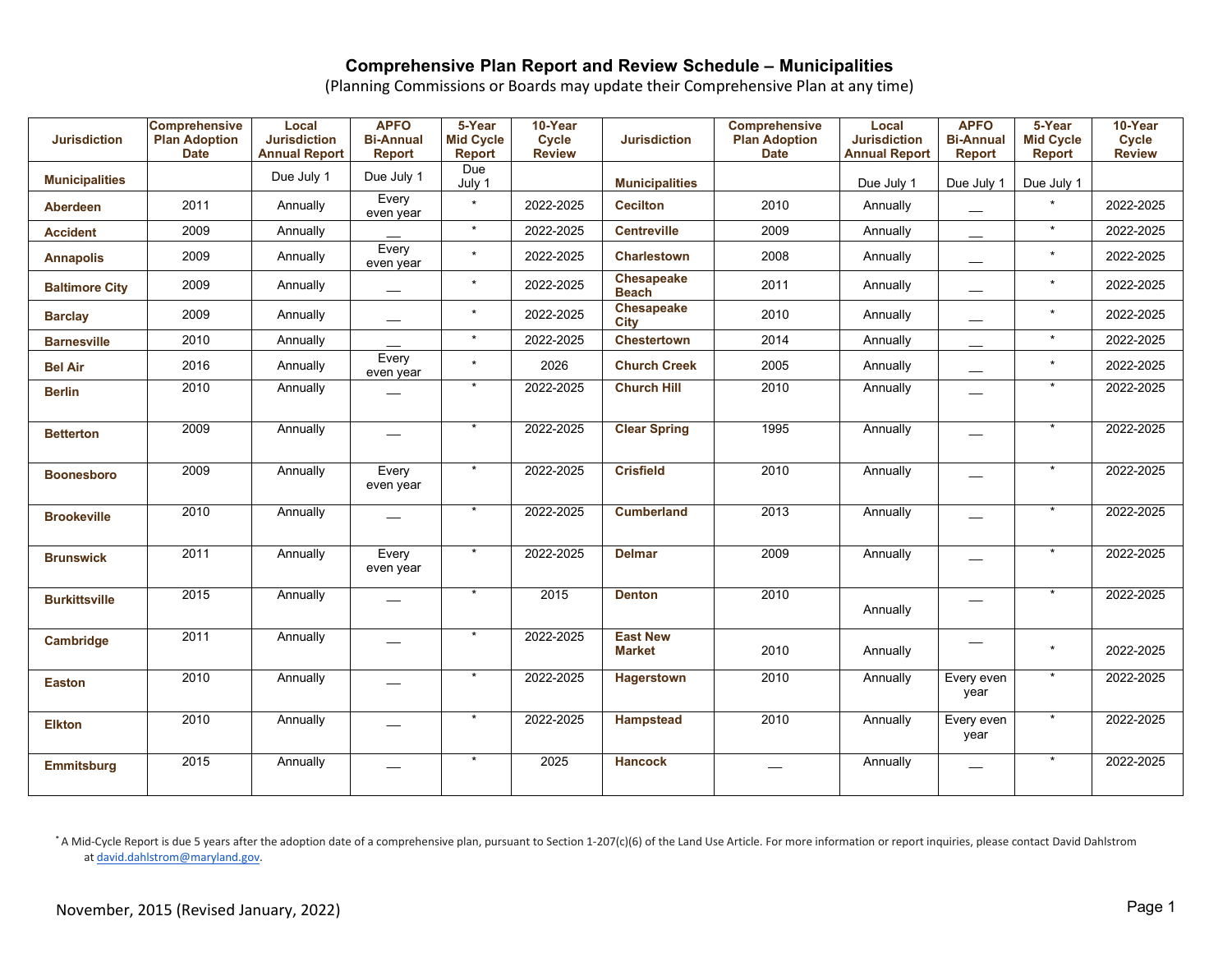(Planning Commissions or Boards may update their Comprehensive Plan at any time)

| <b>Jurisdiction</b>                | <b>Comprehensive</b><br><b>Plan Adoption</b><br><b>Date</b> | Local<br><b>Jurisdiction</b><br><b>Annual Report</b> | <b>APFO</b><br><b>Bi-Annual</b><br><b>Report</b> | 5-Year<br><b>Mid Cycle</b><br>Report | 10-Year<br><b>Cycle</b><br><b>Review</b> | <b>Jurisdiction</b>             | <b>Comprehensive</b><br><b>Plan Adoption Date</b> | Local<br><b>Jurisdiction</b><br><b>Annual Report</b> | <b>APFO</b><br><b>Bi-Annual</b><br><b>Report</b> | 5-Year<br><b>Mid Cycle</b><br><b>Report</b> | 10-Year<br><b>Cycle Review</b> |
|------------------------------------|-------------------------------------------------------------|------------------------------------------------------|--------------------------------------------------|--------------------------------------|------------------------------------------|---------------------------------|---------------------------------------------------|------------------------------------------------------|--------------------------------------------------|---------------------------------------------|--------------------------------|
| <b>Municipalities</b>              |                                                             | Due July 1                                           | Due July 1                                       | Due July 1                           |                                          | <b>Municipalities</b>           |                                                   | Due July 1                                           | Due July 1                                       | Due July 1                                  |                                |
| Federalsburg                       | 2009                                                        | Annually                                             |                                                  |                                      | 2022-2025                                | <b>Havre de</b><br><b>Grace</b> | 2010                                              | Annually                                             |                                                  |                                             | 2022-2025                      |
| <b>Frederick</b>                   | 2009                                                        | Annually                                             |                                                  | $\star$                              | 2022-2025                                | <b>Hebron</b>                   | 2010                                              | Annually                                             |                                                  | $\star$                                     | 2022-2025                      |
| <b>Friendsville</b>                | 2009                                                        | Annually                                             |                                                  | $\star$                              | 2022-2025                                | <b>Henderson</b>                | 2009                                              | Annually                                             | $\overline{\phantom{0}}$                         | $\star$                                     | 2022-2025                      |
| <b>Frostburg</b>                   | 2011                                                        | Annually                                             |                                                  | $\star$                              | 2022-2025                                | <b>Hillsboro</b>                | 2009                                              | Annually                                             |                                                  | $\star$                                     | 2022-2025                      |
| <b>Fruitland</b>                   | 2009                                                        | Annually                                             |                                                  | $\star$                              | 2022-2025                                | <b>Hurlock</b>                  | 2010                                              | Annually                                             |                                                  | $\star$                                     | 2022-2025                      |
| <b>Funkstown</b>                   | 2005                                                        | Annually                                             | Every even<br>year                               | $\star$                              | 2022-2025                                | <b>Indian Head</b>              | 2021                                              | Annually                                             | Every even<br>year                               | $\star$                                     | 2032-2034                      |
| Gaithersburg                       | 2011                                                        | Annually                                             |                                                  | $\ast$                               | 2022-2025                                | <b>Keedysville</b>              |                                                   | Annually                                             | Every even<br>year                               | $\ast$                                      | 2022-2025                      |
| <b>Galena</b>                      | 2009                                                        | Annually                                             |                                                  | $\star$                              | 2022-2025                                | La Plata                        | 2009                                              | Annually                                             | Every even<br>year                               |                                             | 2022-2025                      |
| Goldsboro                          | 2009                                                        | Annually                                             |                                                  | $\star$                              | 2022-2025                                | Laurel                          | 2007                                              | Annually                                             | Every even<br>year                               | $\star$                                     | 2022-2025                      |
| <b>Grantsville</b>                 | 2005                                                        | Annually                                             |                                                  | $\star$                              | 2022-2025                                | Laytonsville                    | 1989                                              | Annually                                             |                                                  | $\star$                                     | 2022-2025                      |
| <b>Greensboro</b>                  | 2010                                                        | Annually                                             |                                                  | $\star$                              | 2022-2025                                | Leonardtown                     | 2010                                              | Annually                                             | $\overbrace{\phantom{aaaaa}}$                    | $\star$                                     | 2022-2025                      |
| <b>Loch Lynn</b><br><b>Heights</b> | 2009                                                        | Annually                                             |                                                  | $\star$                              | 2022-2025                                | <b>Oakland</b>                  | 2002                                              | Annually                                             |                                                  | $\star$                                     | 2022-2025                      |
| Lonaconing                         | 2010                                                        | Annually                                             |                                                  | $\star$                              | 2022-2025                                | <b>Ocean City</b>               | 2009                                              | Annually                                             |                                                  | $\star$                                     | 2022-2025                      |
| <b>Manchester</b>                  | 2009                                                        | Annually                                             | Every even<br>year                               | $\star$                              | 2022-2025                                | <b>Oxford</b>                   | 2010                                              | Annually                                             | $\overline{\phantom{0}}$                         | $\star$                                     | 2022-2025                      |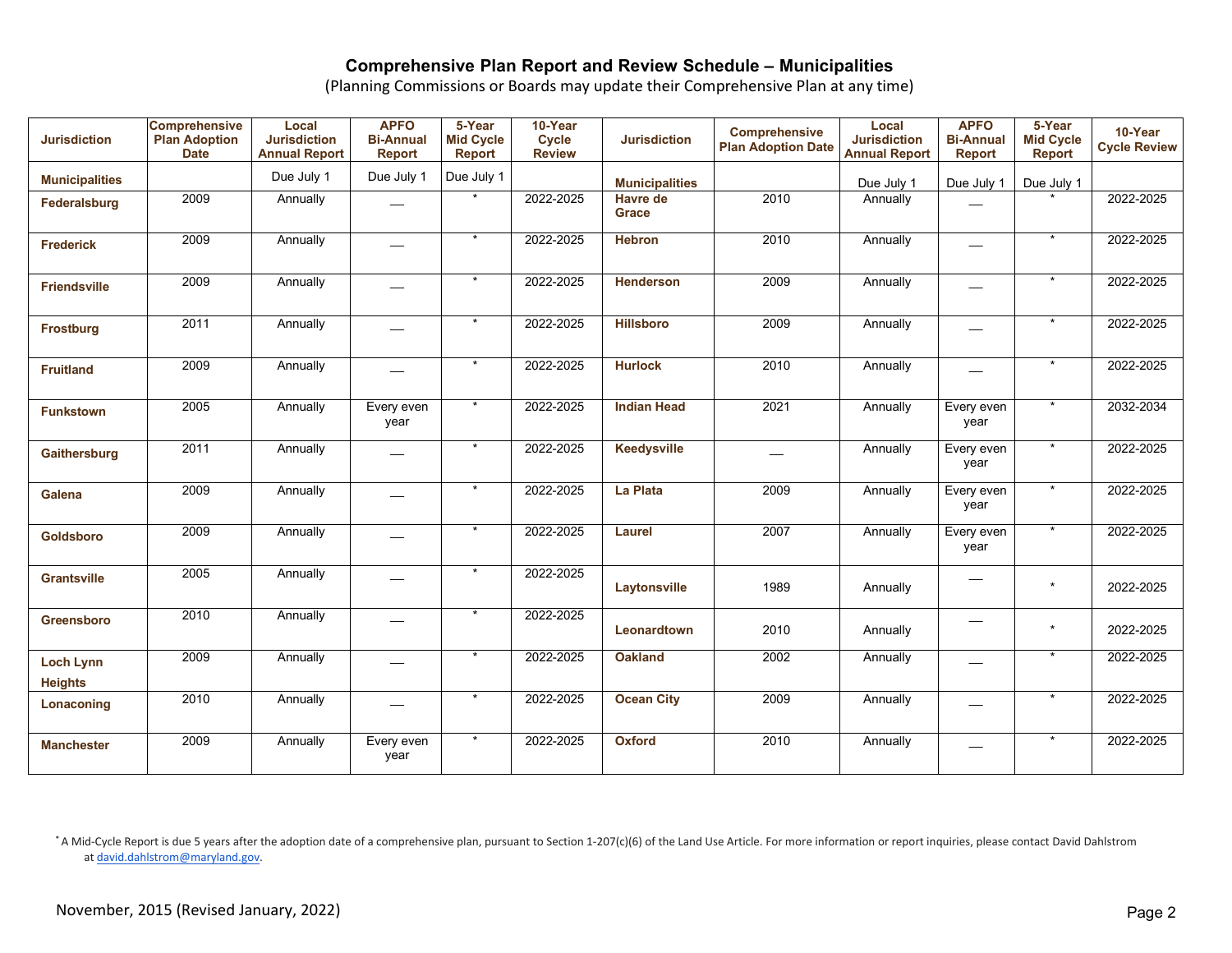(Planning Commissions or Boards may update their Comprehensive Plan at any time)

| <b>Jurisdiction</b>    | <b>Comprehensive Plan</b><br><b>Adoption Date</b> | Local<br><b>Jurisdiction</b><br><b>Annual Report</b> | <b>APFO</b><br><b>Bi-Annual</b><br><b>Report</b> | 5-Year<br><b>Mid Cycle</b><br>Report | 10-Year<br><b>Cycle Review</b> | <b>Jurisdiction</b>      | <b>Comprehensive Plan</b><br><b>Adoption Date</b> | Local<br><b>Jurisdiction</b><br><b>Annual Report</b> | <b>APFO</b><br><b>Bi-Annual</b><br><b>Report</b> | 5-Year<br><b>Mid Cycle</b><br><b>Report</b> | 10-Year<br><b>Cycle Review</b> |
|------------------------|---------------------------------------------------|------------------------------------------------------|--------------------------------------------------|--------------------------------------|--------------------------------|--------------------------|---------------------------------------------------|------------------------------------------------------|--------------------------------------------------|---------------------------------------------|--------------------------------|
| <b>Municipalities</b>  |                                                   | Due July 1                                           | Due July 1                                       | Due July 1                           |                                | <b>Municipalities</b>    |                                                   | Due July 1                                           | Due July 1                                       | Due July 1                                  |                                |
| <b>Mardela Springs</b> | 2011                                              | Annually                                             |                                                  |                                      | 2022-2025                      | <b>Perryville</b>        | 2010                                              | Annually                                             |                                                  |                                             | 2022-2025                      |
| <b>Marydel</b>         | 2009                                              | Annually                                             |                                                  | $\star$                              | 2022-2025                      | <b>Pittsville</b>        | 1997                                              | Annually                                             | $\overline{\phantom{0}}$                         | $\star$                                     | 2022-2025                      |
| <b>Middletown</b>      | 2010                                              | Annually                                             |                                                  | $\star$                              | 2022-2025                      | <b>Pocomoke City</b>     | 2014                                              | Annually                                             |                                                  |                                             | 2025                           |
| <b>Millington</b>      | 2014                                              | Annually                                             |                                                  |                                      | 2024                           | <b>Poolesville</b>       | 2011                                              | Annually                                             | Every even<br>year                               | $\star$                                     | 2022-2025                      |
| <b>Mount Airy</b>      | 2014                                              | Annually                                             | Every even<br>year                               |                                      | 2022-2025                      | <b>Port Deposit</b>      | 2009                                              | Annually                                             |                                                  |                                             | 2022-2025                      |
| <b>Mount Lake Park</b> | 2010                                              | Annually                                             |                                                  | $\star$                              | 2022-2025                      | Preston                  | 2012                                              | Annually                                             |                                                  | $\star$                                     | 2022-2025                      |
| <b>Myersville</b>      | 2010                                              | Annually                                             | ---                                              | $\star$                              | 2022-2025                      | <b>Princess Anne</b>     | 2009                                              | Annually                                             | $\qquad \qquad$                                  |                                             | 2022-2025                      |
| <b>New Market</b>      | 2012                                              | Annually                                             |                                                  |                                      | 2022-2025                      | <b>Queen Anne</b>        | 2006                                              | Annually                                             |                                                  |                                             | 2022-2025                      |
| <b>New Windsor</b>     | 2010                                              | Annually                                             | المستحدة                                         |                                      | 2022-2025                      | Queenstown<br>(updating) | 2010                                              | Annually                                             |                                                  |                                             | 2022-2025                      |
| <b>North Beach</b>     | 2012                                              | Annually                                             |                                                  | $\star$                              | 2022-2025                      | <b>Ridgely</b>           | 2009                                              | Annually                                             | Every even<br>year                               | $\star$                                     | 2022-2025                      |
| <b>North East</b>      | 2012                                              | Annually                                             |                                                  | $\star$                              | 2022-2025                      | <b>Rising Sun</b>        | 1996                                              | Annually                                             | --                                               | $\star$                                     | 2022-2025                      |
| <b>Rock Hall</b>       | 2011                                              | Annually                                             |                                                  | $\star$                              | 2022-2025                      | <b>Templeville</b>       | 2009                                              | Annually                                             |                                                  | $\star$                                     | 2022-2025                      |
| <b>Rockville</b>       | 2021                                              | Annually                                             | Every even<br>year                               | $\star$                              | 2032-2034                      | <b>Thurmont</b>          | 2010                                              | Annually                                             | Every even<br>year                               |                                             | 2022-2025                      |
| <b>Salisbury</b>       | 2010                                              | Annually                                             | $\overline{\phantom{0}}$                         | $\star$                              | 2022-2025                      | <b>Trappe</b>            | 2010                                              | Annually                                             | $\overline{\phantom{0}}$                         |                                             | 2022-2025                      |